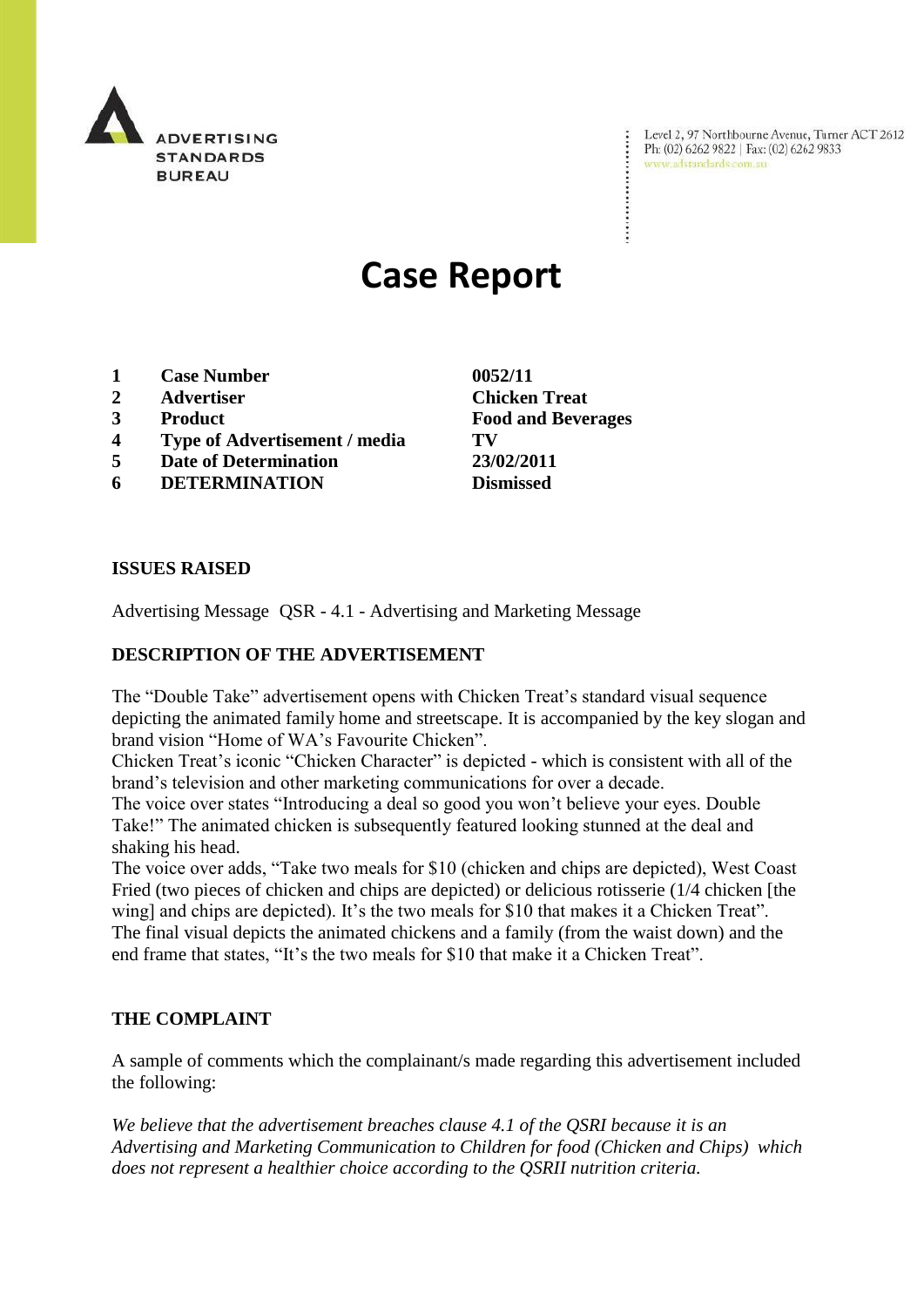*Overview of advertisement*

*The advertisement features an animated chicken and contains fun music. The voice over states "Introducing a deal so good you won"t believe your eyes. Double take!" During the voice over the animated chicken is featured looking stunned at the new deal and shaking his head. The voice over proceeds "Take two meals for \$10 (chicken and chips are depicted) West Coast Fried (two pieces of chicken and chips are depicted) or delicious rotisserie (1/4 chicken [the wing] and chips are depicted). It"s the two meals for \$10 that makes it a Chicken Treat". The animated chickens and a family (from the waist down) are then depicted with the end frame stating "It"s the two meals for \$10. Chicken Treat".* 

*According to a tracking report we have received the advertisement was broadcast in Perth in November and December 2010 on channels 7 9 and 10. It was broadcast at a range of times including during programs that are watched by large numbers of children such as Junior Masterchef Modern Family and Glee. We would be pleased to provide the tracking report upon request. We understand that the advertisement has continued to be broadcast throughout January 2011.*

*Advertising and Marketing Communication to Children*

*"Advertising or Marketing Communications to Children" is defined in clause 7 of the Initiative to mean such communications which "having regard to the theme visuals and language used are directed primarily to Children and are for food and/or beverage products".* 

*The advertisement features fun music and a funny animated chicken that is likely to attract the attention of children first and foremost. The fun theme is clearly directed to children and the image of the family at the end of the advertisement is from a child"s perspective (only the short chickens and the family from the waist down are depicted). The broadcast of the advertisement during programs that are very popular among children also indicates that the advertisement was intended to target children and was watched by a significant number of children.* 

*Nutrition criteria*

*The nutrition criteria for assessing meals outlined in clause 3 of Appendix 1 of the QSRII require that a meal must not exceed maximum limits of saturated fat (0.4g per 100KJ) sugar (1.8g per 100KJ) and sodium (650mg per serve). The maximum energy limit for advertisements targeting children aged 4 – 8 years and 9 – 13 years is 2080KJ and 2770KJ* 

*per meal respectively.* 

*According to nutrition information on the Chicken Treat website ¼ chicken (the wing) and chips contains 3264KJ per meal and therefore exceeds the maximum energy limits for the target age groups of 4 – 8 years and 9 – 13 years. It also contains 0.5g of saturated fat per 100KJ and 1521mg of sodium per serve exceeding the maximum limits for these nutrients. For the reasons set out above we believe the Chicken Treat advertisement breaches clause 4.1 of the QSRII.* 

*We ask the Advertising Standards Bureau to submit this advertisement to the Advertising Standards Board for consideration. We ask the Board to request Chicken Treat to cease broadcasting this and any other advertisements for unhealthy foods that are directed to children.*

#### **THE ADVERTISER'S RESPONSE**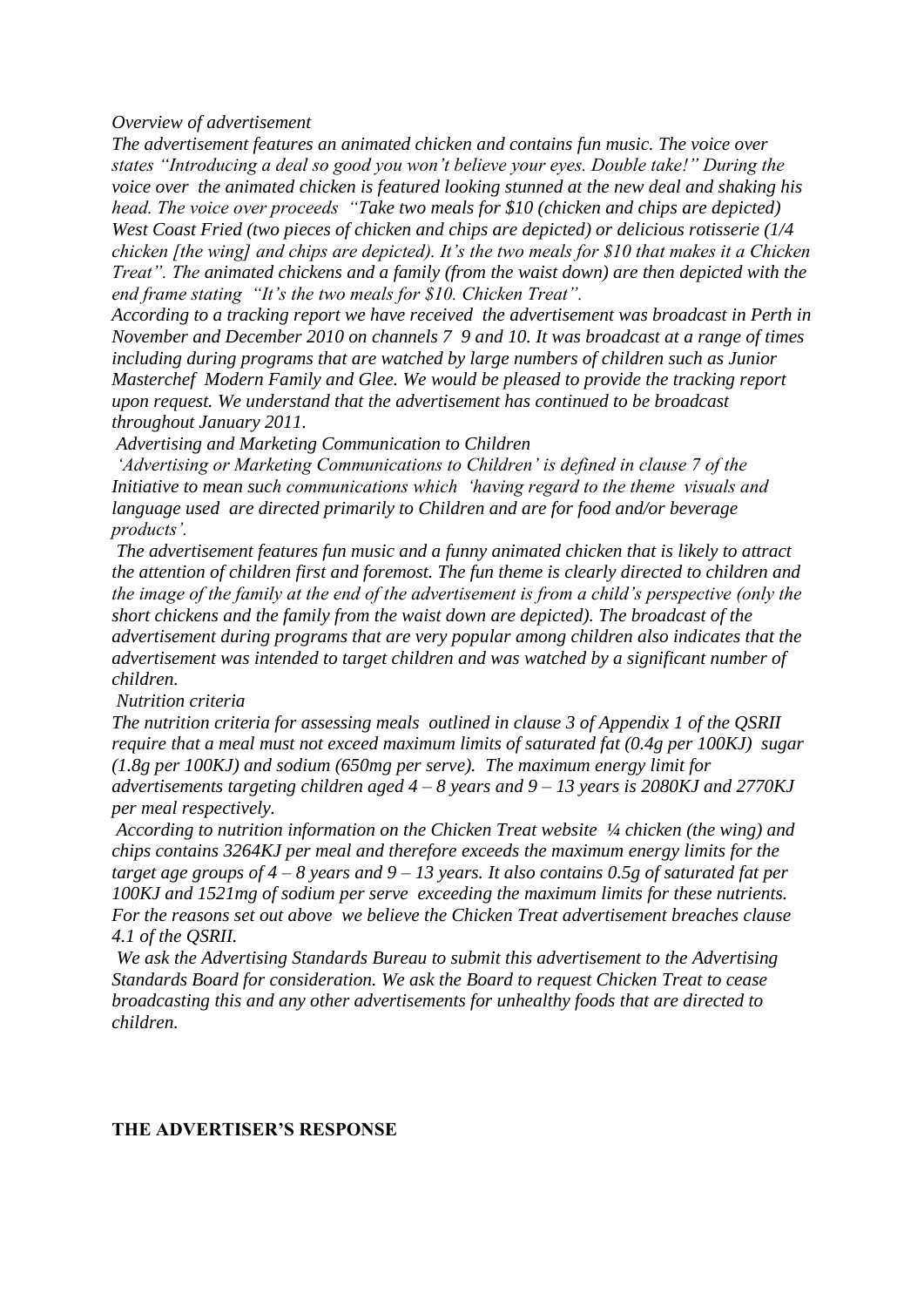Comments which the advertiser made in response to the complainant/s regarding this advertisement include the following:

## *Please find below five key components (labelled A – E) identified by the complainant and Chicken Treat"s response to each.*

*A. Alleged breach of Clause 4.1 QSRII for not representing a healthier choice. The Double Take promotion of two of Chicken Treat"s core menu items was created with the clear intent to appeal to our primary demographic of individuals aged 25-39 years. The positioning and composition of the advertisement reflects the fact this demographic are value driven and hence the premise of "Double Take".*

*The fundamental purpose of the QSRII is to ensure direct promotion/advertising to children (under 14 years) represents healthier meal choices. Given that Chicken Treat"s key audience are not children, this advertisement was not intended to conform with the nutritional criteria of the QSRII. Chicken Treat does not, has not in the past, nor does it have plans to directly target the children"s market in the future. It was therefore not Chicken Treat"s intention to target children with this particular promotion, as this is not part of the brand"s strategic positioning.*

*B. Use of animated character and fun music*

*Chicken Treat introduced the iconic "Chicken Character" in 1998. Since that time the animated chicken has been used consistently across all marketing communications developed by the brand.*

*With a clearly articulated vision of the "Home of WA"s favourite chicken" all marketing communications are designed to appeal to the family market. As a direct consequence of the brand"s position in the broader quick service industry, the chicken character is consistently depicted within a home environment. In fact, every Chicken Treat advertisement begins and ends with a depiction of the home, irrespective of the particular product being promoted. The use of humour and 'fun' elements, have been adopted as creative devices to appeal to our key demographic. Similarly the type of music chosen was deliberately intended to appeal to this group and is not consistent with children"s style music such as that represented by popular children"s entertainers. Chicken Treat believes that had children"s style music been used, we would likely alienate our core adult audience. It is definitely not, nor has it ever been, Chicken"s Treat intention to create material to deliberately target children.*

*C. Broadcast during Junior Masterchef, Glee and Modern Family*

*According to the ASB Food and Beverage Code, a large number of programs are identified as likely to appeal to children. It should be noted that Junior Master Chef, Glee and Modern Family are not included on that list. The specific programs mentioned by the complainant are promoted by their producers and networks to appeal to the 'family market'. Typically this demographic includes buyers aged between 25-39 years and likely to include a parent or primary caregiver who makes the purchase. As this target audience is directly aligned to Chicken Treat"s core demographic we subsequently briefed our media planners and buyers to select programs on that basis.*

*Further it should be noted that Chicken Treat was an existing sponsor of the original Master Chef program prior to the creation of Junior Master Chef. Master Chef was chosen by Chicken Treat"s media buyers because it was directed at our core demographic and was therefore seen as a clear fit for the brand. When the Junior series was subsequently developed, it was considered a logical extension of an existing advertising arrangement for Chicken Treat. While Junior Master Chef has not been identified by the ASB Code as appealing to children, Chicken Treat management has instructed our media buyers to avoid*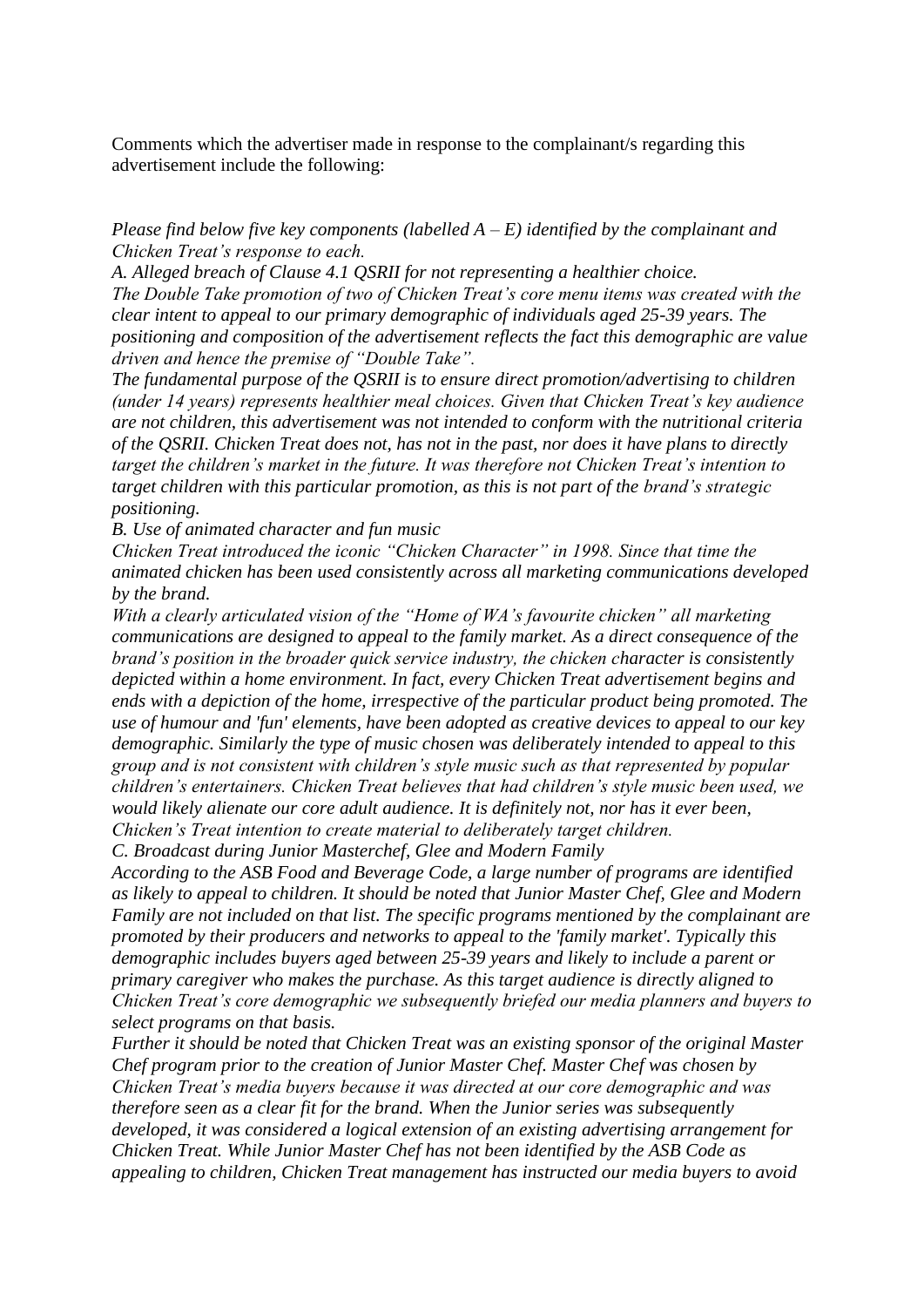*such programming in the future. We believe that this will help to avoid any perceived conflict in the future.*

*D. Theme, language and child"s perspective of chicken.*

*As previously stated the use of the animated chicken character has been a fundamental component of all Chicken Treat marketing communication since 1998. The Double Take commercial represents the campaign's latest creative incarnation which features 'The Chicken' as part of a family. This creative representation is a direct reflection of the brand"s strategic vision and is therefore closely aligned to the brand's local, 'home-style' positioning. The Chicken Treat chicken character is modeled on popular animated cinema and television programs that use animation and humour to target a broad audience typically (25-39 years). Chicken Treat"s characters are not modeled on, or written in the style of a traditional children"s cartoon.*

*The low angle 'point-of-view' referred to by the complainant as "from a child's perspective" is in fact intended to represent the Chicken's perspective. The chicken has effectively invited the viewer into his home - demonstrating the natural fit of Chicken Treat products within a busy family environment. As a consequence of this strategic decision, every effort is made to maintain the viewer"s eye and focus firmly on the chicken. The depiction of all other characters from approximately knee height helps to ensure that the primary message of "Home of WA"s favourite chicken" is maintained. There was never an intention to deliberately or subliminally create the impression of a 'child's point of view".*

*E. Exceeding stated nutrition criteria of code.*

*As children are not, have never been nor will ever be Chicken Treat"s primary demographic, the content of all of our advertising campaigns (such as Double Take) are directly aimed at adults. As a consequence this deal does exceed the stated nutrition criteria of the QSRII, because it was not intended as a child"s meal option.*

*Further Chicken Treat has not ever promoted "children"s packs" in above the line mediums, nor placed any of our major product campaigns during programs identified by the ASB as likely to appeal to children.*

*As a signatory to the Code, Chicken Treat takes its responsibilities to comply with all aspects of the Code very seriously. Any perceived conflict with the terms of the Code, are purely unintentional. Chicken Treat remains committed to marketing responsibly to children across all of our marketing communications materials.*

## **THE DETERMINATION**

The Advertising Standards Board ("the Board") considered whether this advertisement breaches the Australian Quick Service Restaurant Industry Initiative for Responsible Advertising and Marketing to Children (the QSR Initiative), Section 2 of the AANA Advertiser Code of Ethics (the "Code") and the AANA Food and Beverages Advertising and Marketing Communications Code.

The Board reviewed the advertisement and noted the advertiser"s response.

The Board noted the complainant's concern that the advertisement is directed to children and does not present a healthier choice.